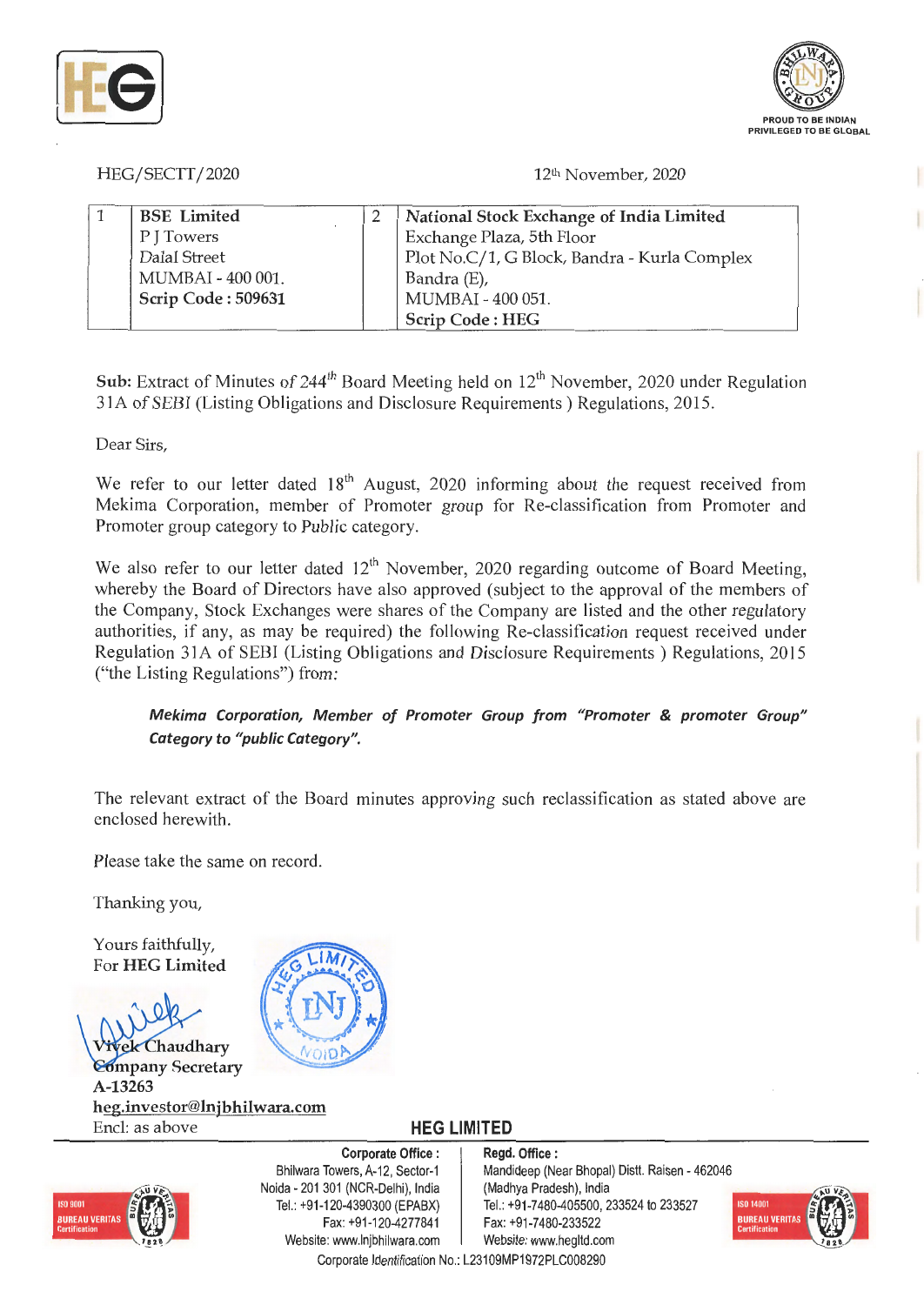



## **RELEVANT EXTRACT OF THE MINUTES OF 244th MEETING OF THE BOARD OF DIRECTORS OF HEG LIMITED HELD ON THURSDAY, 12rn NOVEMBER, 2020.**

**Considered and approved the request of re-classification by Mekima Corporation, member of promoter group from the category of promoter** & **promoter group to public.** 

The Board noted that Mekima Corporation, Member of Promoter Group holding 17,32,389  $(4.49%)$  equity shares of the Company, vide their letter dated 12<sup>th</sup> August, 2020 (received by the Company on 18th August, 2020) had requested for reclassifying them from 'Promoter/Promoter Group' to 'Public Category' under regulation 31A of the SEBI (Listing Obligations and Disclosure Requirements) Regulations, 2015, as amended.

The Board also noted that the Mekima Corporation had given the following rational for reclassification:

- a. Mekima Corporation holds less than 5% of the shares of HEG Limited.
- b. Mekima Corporation or its promoters are not associated as a managerial person or director of HEG Limited.
- c. Mekima Corporation and its promoters have no involvement in the operations of the company nor connected with the company.
- d. Mekima Corporation and its promoters do not exercise any direct or indirect control, over the affairs of the company.
- e. Mekima Corporation and its promoters do not enjoy any special rights through formal or informal arrangements with the Company or promoters or any person in the promoter group.
- f. Mekima Corporation and its promoters are never privy to price sensitive information about HEG.
- g. Mekima Corporation and its promoters run business independent and distinct from HEG Limited.

The Board also noted that the Mekima Corporation had confirmed compliance with the following conditions prescribed under Regulation 31A of SEBI (Listing Obligation and Disclosure Requirements), Regulations, 2015:

- i. Mekima Corporation-
- a) do not hold more than ten percent of the total voting rights in the company
- b) do not exercise control over the affairs of the company, directly or indirectly

c) do not have any special rights with respect to the company through formal  $\phi$ arrangements including through any shareholder agreements



## **HEG LIMITED**



**Corporate Office** : Bhilwara Towers, A-12, Sector-1 Naida - 201 301 (NCR-Delhi), India Tel.: +91-120-4390300 (EPABX) Fax:+91 -120-4277841 Website: www.lnjbhilwara.com | Website: www.hegltd.com Corporate Identification No.: L23109MP1972PLC008290

**Regd. Office** : Mandideep (Near Bhopal) Distt. Raisen - 462046 (Madhya Pradesh), India Tel. : +91-7480-405500, 233524 to 233527 Fax: +91 -7480-233522

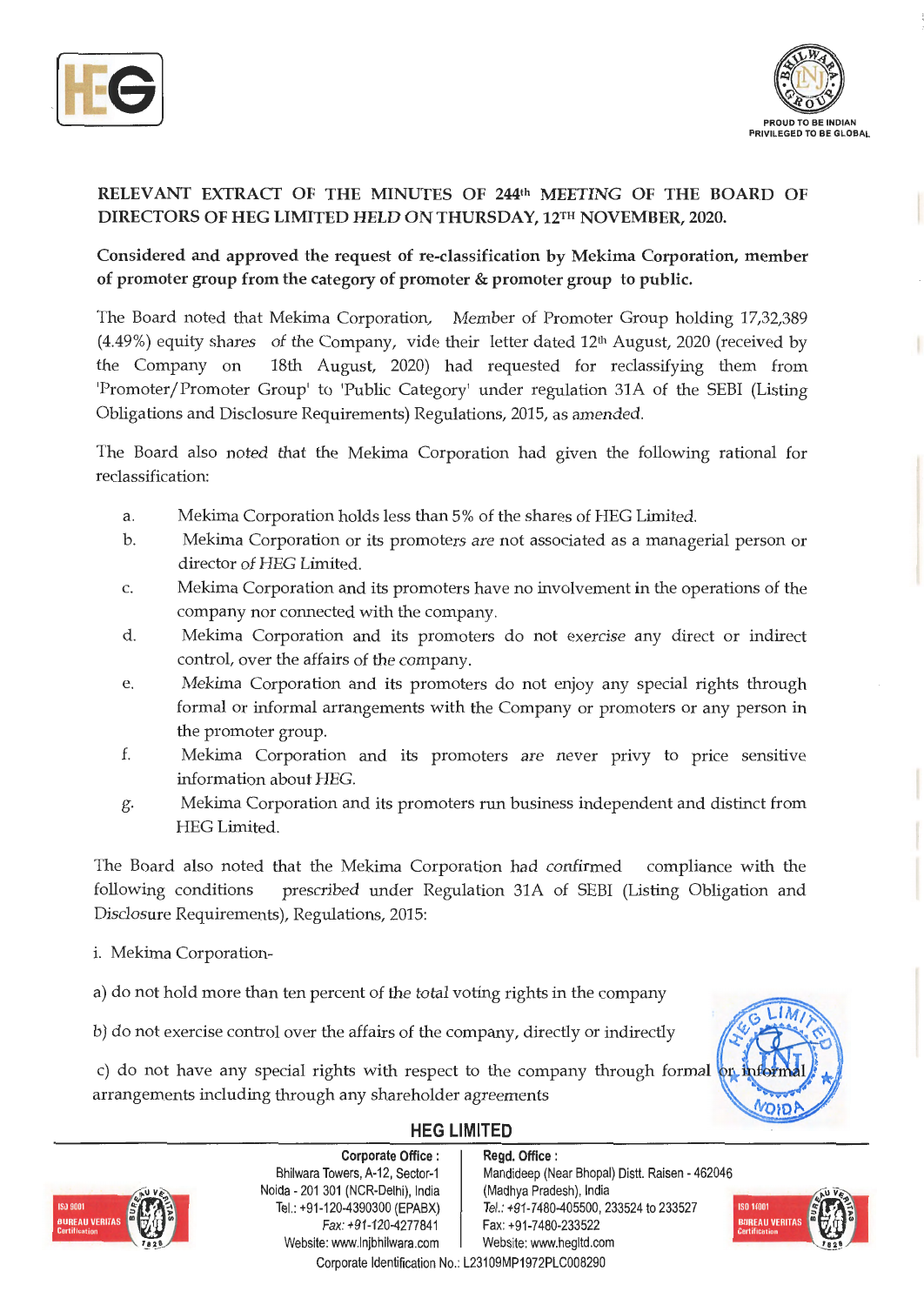



d) are not being represented on the board of directors (including not having a nominee director) of the Company

e) do not act as a key managerial person of the Company

f) are not 'wilful defaulter(s)' as per the Reserve Bank of India Guidelines

g) are not fugitive economic offender

ii. There is no pending regulatory action against **Mekima Corporation.** 

iii. **Mekima Corporation** shall continue to comply with the conditions mentioned at sub-clauses (i), (ii) and (iii) of clause (b) of Regulation 31A(3) of SEBI (Listing Obligation and Disclosure Requirements), Regulations, 2015 at all times from the date of re-classification, failing which, shall be reclassified as promoter/person belonging to the promoter group of the company.

iv. **Mekima Corporation** shall comply with the conditions mentioned in the of sub-clauses (iv) and (v) of clause (b) of Regulation 31A(3) of SEBI (Listing Obligation and Disclosure Requirements), Regulations, 2015 for a period of not less than three years from the date of reclassification, failing which, shall be reclassified as promoter/ person belonging to a promoter group of the company.

Accordingly on the basis of the rationale and the confirmation provided by them in accordance with provisions of Regulation 31A of the Listing Regulations, the Board was of the view that the above mentioned request for reclassification of Mekima Corporation from Promoter & Promoter group to public category be accepted and approved by the Board of Directors of the Company, which shall be subject to the approval of Members of the Company, BSE Limited, National Stock Exchange of India Limited and / or such other approval, if any, as may be necessary in this regard.

The Board noted that none of the Directors and Key Managerial Personnel of the Company is/ are interested in this resolution.

The Board considered the matter and passed the following resolution:

"IT **WAS UNANIMOUSLY RESOLVED THAT** pursuant to Regulation 31A of the Securities and Exchange Board of India (Listing Obligations and Disclosure Requirements) Regulations (M) 2015 and subject to approval from the BSE Limited, National Stock Exchange of India Limited, the Securities and Exchange Board of India and such other authorities as may be required and pursuant to other laws and regulations, as may be applicable from time to time (including an statutory modifications or re-enactments thereof for the time being in force) and subject to the consent of the members, the approval of the Board be and is hereby accorded to the p reclassification of following member of the **EG times El** coup from the "Promoter and Promoter



**Corporate Office** : Bhilwara Towers, A-12, Sector-1 Neida - 201 301 (NCR-Delhi), India Tel.: +91 -120-4390300 (EPABX) Fax: +91-120-4277841 Website: www.lnjbhilwara.com | Website: www.hegltd.com

**Regd. Office** : Mandideep (Near Bhopal) Distt. Raisen - 462046 (Madhya Pradesh), India Tel.: +91-7480-405500, 233524 to 233527 Fax: +91-7480-233522

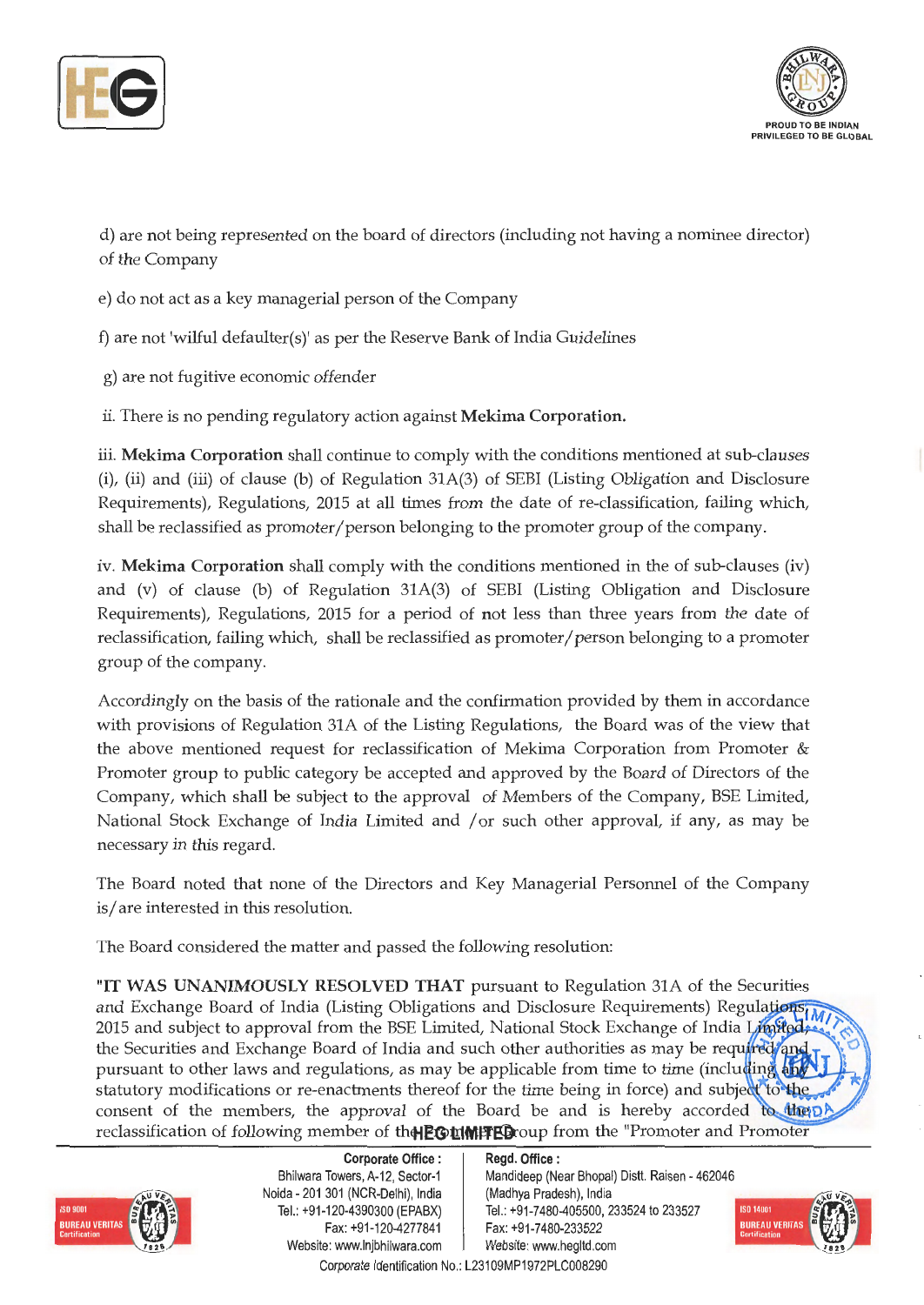



Group" Category to the "Public" Category in the shareholding of the Company, records and/ or disclosures:

| <b>Member of Promoter Group</b> | No. of shares held | $\%$ of total equity capital |
|---------------------------------|--------------------|------------------------------|
| Mekima Corporation              | 17,32,389          | 4.49%                        |
| Total                           | 17,32,389          | $4.49\%$                     |

**RESOLVED FURTHER THAT** the Company is in compliance to SEBI (Substantial Acquisition of Shares and Takeovers) Regulations, 2011, SEBI (Prohibition of Insider Trading) Regulations, 2015 and other applicable provisions.

**RESOLVED FURTHER THAT** it is hereby confirmed that:

i). Mekima Corporation-

a) do not hold more than ten percent of the total voting rights in the company

b) do not exercise control over the affairs of the company, directly or indirectly

c) do not have any special rights with respect to the company through formal or informal arrangements including through any shareholder agreements

d) are not being represented on the board of directors (including not having a nominee director) of the Company

- e) do not act as a key managerial person of the Company
- f) are not 'wilful defaulter(s)' as per the Reserve Bank of India Guidelines
- g) are not fugitive economic offender
- ii). There is no pending regulatory action against Mekima Corporation.

iii). Mekima Corporation shall continue to comply with the conditions mentioned at subclauses (i), (ii) and (iii) of clause (b) of Regulation 31A(3) of SEBI (Listing Obligation and Disclosure Requirements), Regulations, 2015 at all times from the date of re-classification, failing which, shall be reclassified as promoter/person belonging to the promoter group of the company.  $\sqrt{G L[M/r]}$ 

iv). Mekima Corporation shall comply with the conditions mentioned in the of sut-dauses and (v) of clause (b) of Regulation 31A(3) of SEBI (Listing Obligation and Disc Requirements), Regulations, 2015 for a period of not less than three years from the date reclassification, failing which, shall be reclere distributor person belonging to a promoter

| <b>ISO 9001</b>       |  |
|-----------------------|--|
| <b>BUREAU VERITAS</b> |  |
| <b>Certification</b>  |  |